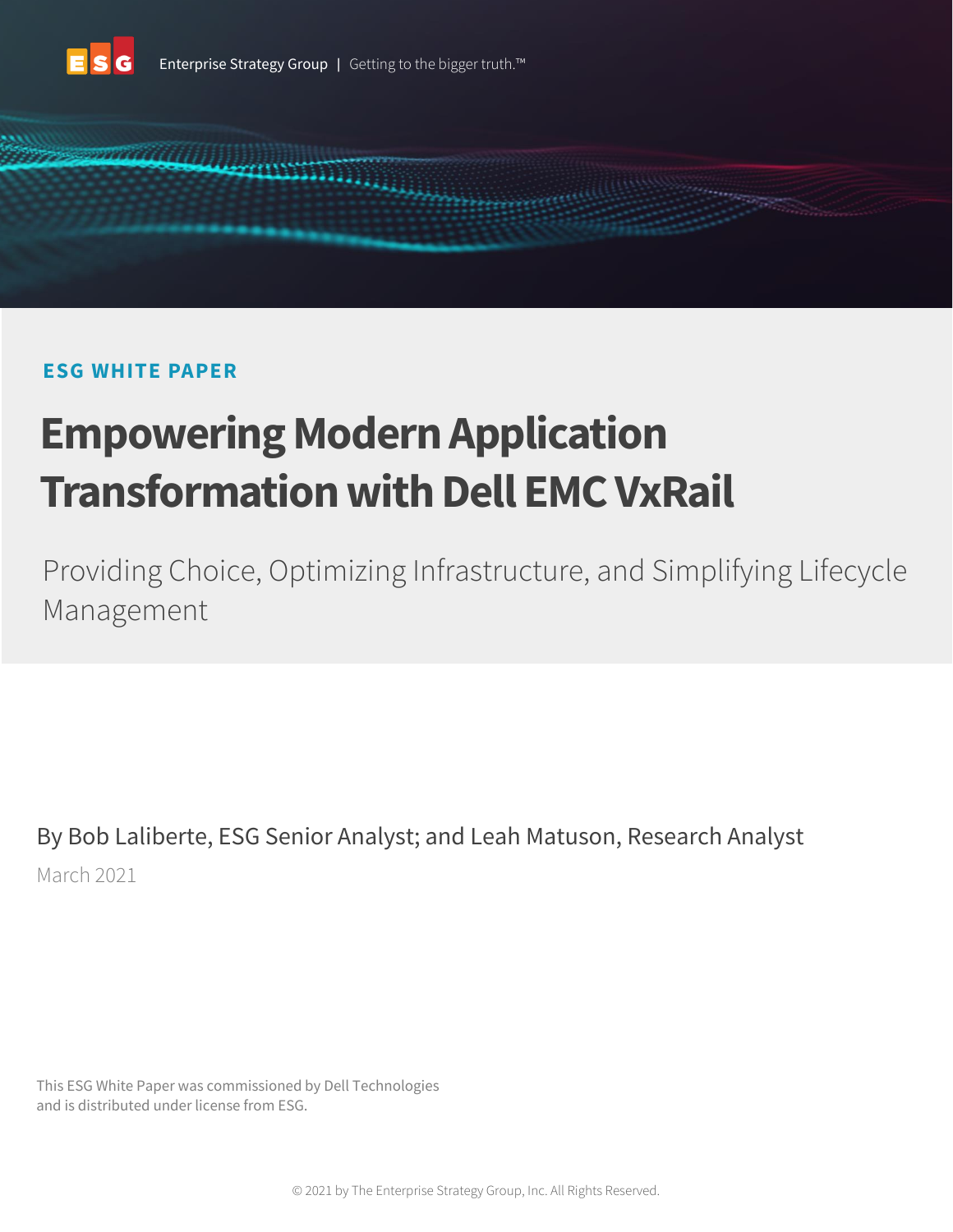

#### $\overline{2}$

## **Contents**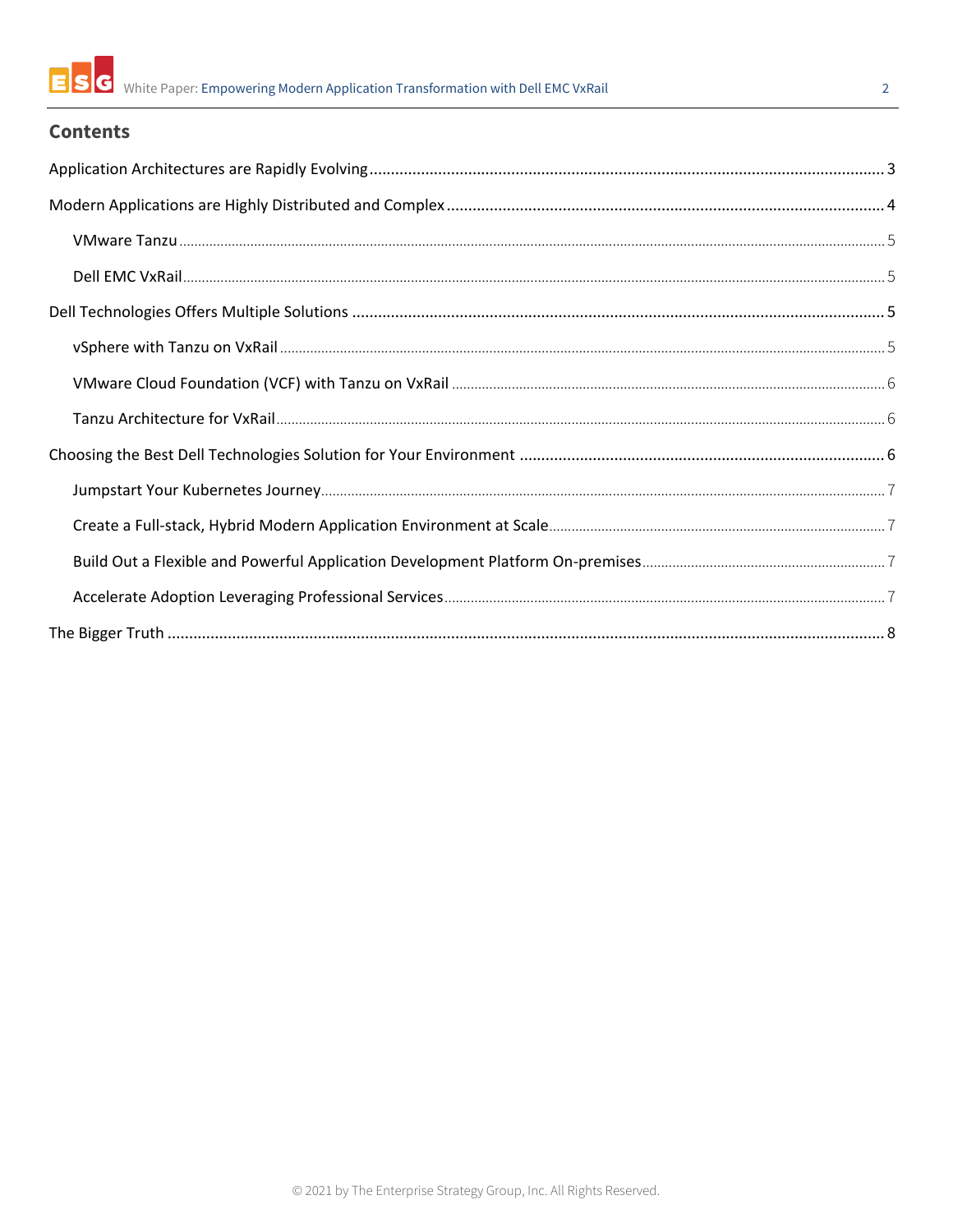## <span id="page-2-0"></span>**Application Architectures are Rapidly Evolving**

Digital transformation initiatives across industries are accelerating. Based on ESG research, nearly three-quarters (72%) of respondents described their organization's digital transformation initiatives as mature (having implemented and optimized several initiatives) or in process (currently implementing and executing initiatives), up from 58% just a year ago. What's more, it's important to remember that digital transformation includes people, processes and technology, and organizations are rapidly deploying new technologies to help ensure alignment with new processes. It is also interesting to note that the most commonly reported goal of these digital transformation initiatives is to enable organizations to become more operationally efficient (56%) in order to overcome the inherent complexity in highly distributed IT environments.<sup>1</sup>

One example of deploying new technology is the effort to modernize application environments, a transformation that also incorporates people and processes. In the past, crafting a new monolithic architecture-based application might require years to build using a waterfall process, would typically reside on physical servers located in corporate data centers, and would only offer one major release and perhaps one or two minor releases per year. And the developers were typically segmented from the operations teams.

Today, growing numbers of organizations are evolving their application architectures (see Figure 1). These highly distributed modern application environments typically leverage microservices-based architectures, container and infrastructure-as-a-service (IaaS) platforms that can be hosted in either or both on-premises data centers or public clouds, and utilize DevOps methodologies, allowing companies to swiftly bring new applications and services to market. This has also driven closer alignment between application developers and operations, as well as given rise to new roles such as site reliability engineers or SREs.



#### **Figure 1. The Evolution of Modern Applications**

*Source: Enterprise Strategy Group*

In fact, ESG research confirms the need to accelerate time to market, with a majority (86%) of organizations reporting that they are under pressure to deliver new products and services faster.<sup>2</sup>

<sup>1</sup> Source: ESG Master Survey Results, *[2021 Technology Spending Intentions Survey](https://research.esg-global.com/reportaction/MSR2021SpendingIntentionsDec2020/Toc)*, December 2020.

<sup>2</sup> Source: ESG Master Survey Results, *[Trends in Modern Application Environments](https://research.esg-global.com/reportaction/ContainerTrendsSurveyMSR2019/Toc),* December 2019.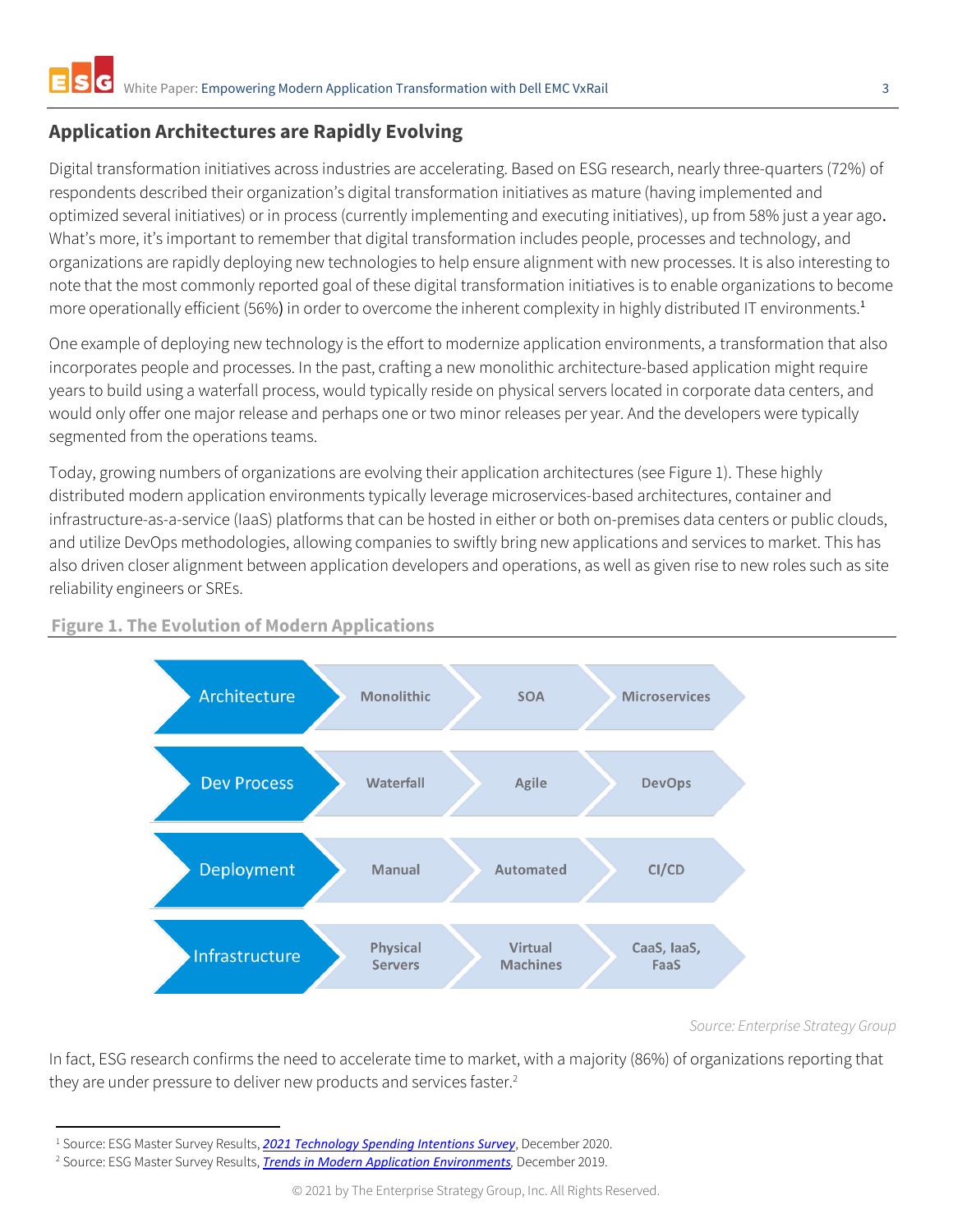Moreover, there is a direct relationship between digital transformation maturity and the use of modern application architectures and methodologies. ESG research indicates that organizations with mature digital transformation initiatives are more than twice as likely (50% versus 22%) to prefer to use microservices architectures and more than four times as likely (66% versus 14%) to use DevOps extensively than those just beginning.<sup>3</sup> That said, it's important to bear in mind that many organizations are still in the starting stages of their digital transformations.

Furthermore, in an ESG study of organizations running or planning to run containerized workloads in production, only 22% of their overall workloads were currently running on containers; however, those organizations anticipated that the percentage of their workloads running on containers would climb to just over one third (34%) in 24 months. <sup>4</sup> As a result, organizations at varying stages of maturity will be running a mix of application architectures and infrastructure environments.

## <span id="page-3-0"></span>**Modern Applications are Highly Distributed and Complex**

While modern applications are often referred to as cloudnative, that doesn't mean "public cloud only." Organizations across industries are also looking to deploy modern applications on premises. In fact, ESG research highlights that 70% of organizations running container-based applications

# *"While modern applications are often referred to as cloud-native, that doesn't mean "public cloud only."*

plan to run them in hybrid environments (defined as on-premises data centers and public cloud environments), and 88% percent believe it is important to have a modern application management solution that could be deployed across multiple public cloud environments<sup>5</sup> (for example, across multiple public clouds such as AWS, GCP, and Azure).

Consequently, this mindset creates the need for a modern application environment and Infrastructure to support these highly dynamic and distributed application environments—both on premises and in multiple public clouds. Thus, it should come as no surprise that organizations have consistently selected hyperconverged infrastructure (HCI) in an effort to modernize their on-premises data center environments.

In fact, ESG research indicates that HCI has been one of the top three most commonly cited areas chosen by organizations in which to make significant investments to modernize their on-premises data centers for the last three years.<sup>6</sup> And why not? HCI is built by tightly integrating hardware with a virtualization layer that creates a consistent SDDC infrastructure, which can be replicated across multiple locations (on premises/public clouds/edge), in a way that regularly enables automation, workload placement agility, and management consistency across those locations.

Today, organizations are facing a myriad of challenges requiring innovative solutions to accelerate the adoption and growth of a modern application environment. This would include an increasing level of complexity. According to ESG research, 75% of organizations believe IT complexity has increased over the past two years (up from 64% last year).<sup>7</sup> Therefore, these solutions must be easy to use and provide a viable means to help overcome the complexity of these highly distributed application environments. To drive simplicity and operational efficiency, the solutions should include software, management, and infrastructure to support these complex environments—and the combination of VMware Tanzu and Dell EMC VxRail offers an ideal starting point.

7 Ibid.

<sup>3</sup> Ibid.

<sup>4</sup> Ibid.

<sup>5</sup> Ibid.

<sup>6</sup> Source: ESG Master Survey Results, *[2021 Technology Spending Intentions Survey](https://research.esg-global.com/reportaction/MSR2021SpendingIntentionsDec2020/Toc)*, December 2020.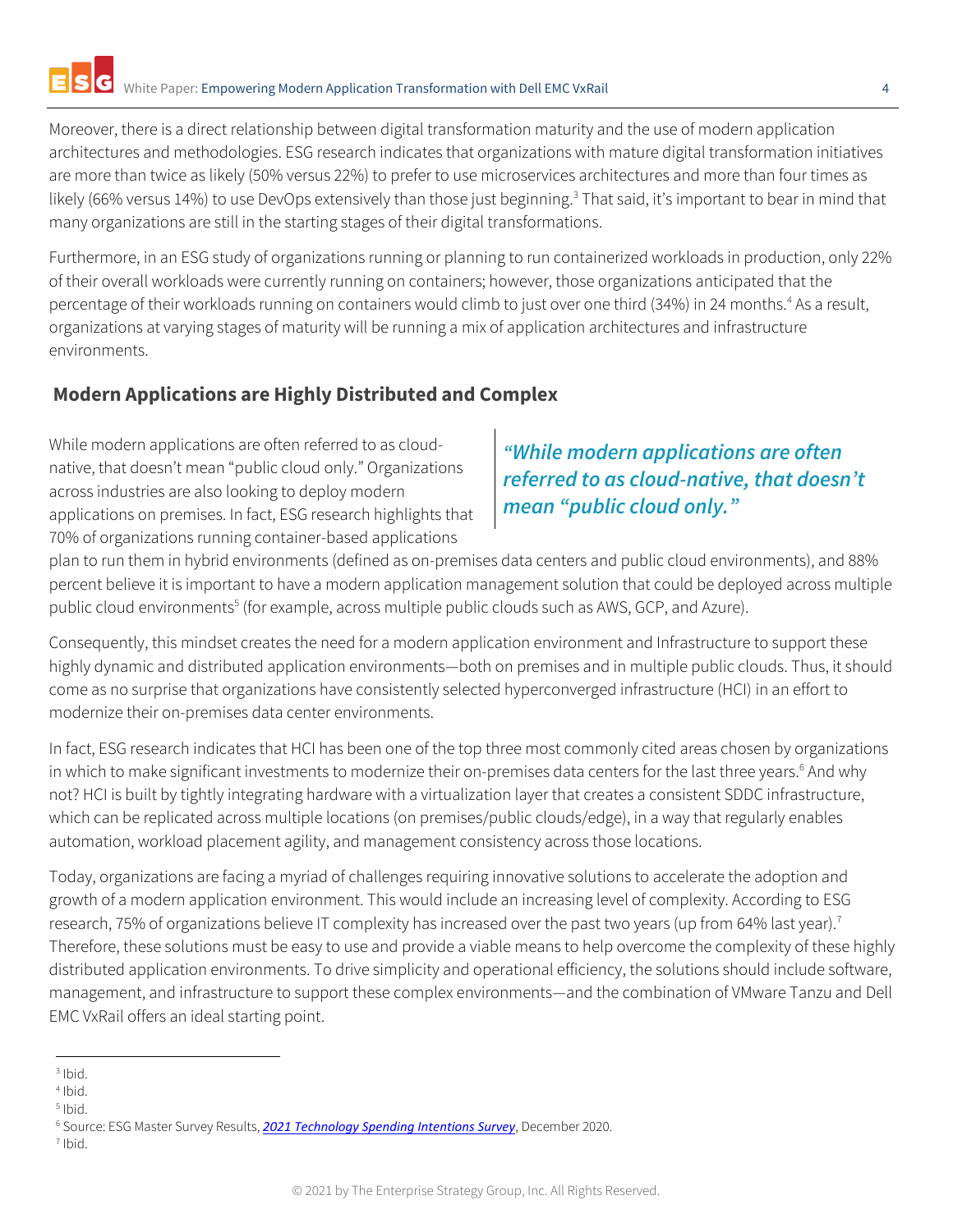## <span id="page-4-0"></span>VMware Tanzu

VMware Tanzu is a portfolio of products that enables organizations to simplify Kubernetes adoption and build, run, and manage modern applications from a single control point. VMware Tanzu editions, introduced in 2020, package products and capabilities of the Tanzu portfolio into clearly defined solutions targeted at specific enterprise challenges. With a ubiquitous Kubernetes distribution across the portfolio, customers can run any app across multiple clouds, including vSphere, public cloud, and edge. The Tanzu editions are packaged to bring Dev and Ops together in a shared effort to continuously deliver a better path from software to production.

VMware Tanzu Basic Edition simplifies operation of Kubernetes on-premises, putting cloud-native constructs at the VI admin's fingertips as part of vSphere 7, enabling the running of VMs and containers side by side. VMware Tanzu Standard Edition adds to these capabilities by simplifying operation of Kubernetes for multi-cloud, centralizing management and governance for many clusters and teams across on-premises, public clouds, and edge.

## <span id="page-4-1"></span>Dell EMC VxRail

Dell EMC VxRail offers the ability to span from core, to edge, to cloud, accommodating traditional, as well as modern, application environments. Suitable for mission-critical applications (e.g., SAP HANA, VDI, AI/ML, etc.), Dell EMC VxRail is the only HCI system that is jointly engineered with VMware. Dell Technologies has been working closely with VMware to offer tightly integrated solutions to accommodate organizations across industries. This close working relationship has resulted in several offerings that can assist organizations in accelerating modern application transformation adoption within these increasingly distributed and complex IT environments.

## <span id="page-4-2"></span>**Dell Technologies Offers Multiple Solutions**

Organizations are at varying levels of maturity when it comes to modern application and Kubernetes adoption. Subsequently, they require different solutions based on work performed to date, size of environment, and future plans. As a result, Dell Technologies offers several solutions that incorporate VMware Tanzu and VxRail to enable customers to consume Kubernetes modern application platforms that align with their unique environment and business needs. These solutions include:

## <span id="page-4-3"></span>vSphere with Tanzu on VxRail

vSphere with Tanzu on VxRail offers organizations the ability to leverage Kubernetes via vSphere in order to quickly deploy Tanzu services for test, development, and runtime. Based on the standard upstream open-source Kubernetes distribution, vSphere with Tanzu on VxRail embeds the native Kubernetes control plane directly into vSphere and features the Kubernetes Cluster API as a service layer that performs underlying IaaS infrastructure resource provisioning, lifecycle management, and entire Tanzu Kubernetes Grid cluster deployments.

The solution enables both modern application developer and IT infrastructure teams to rapidly modernize using developer-ready, native Kubernetes integrated, and a network-flexible infrastructure in a turnkey solution that is natively integrated into vSphere and can be managed using native VMware management tooling such as vCenter Server and Kubernetes API's. Organizations can leverage the vSphere Distributed Switch environment (vDS) by default to get started quickly; however, the solution provides the option for more experienced Kubernetes users to implement the softwaredefined networking (SDN) solution of their choice to provide advanced networking functionality.

Leveraging the automation and scalability of the VxRail HCI infrastructure platform, vSphere with Tanzu on VxRail is capable of running both traditional (monolithic or SOA on virtual machines) and cloud-native applications. VxRail is jointly engineered with VMware to provide a seamless user experience right out of the box, including the ability to perform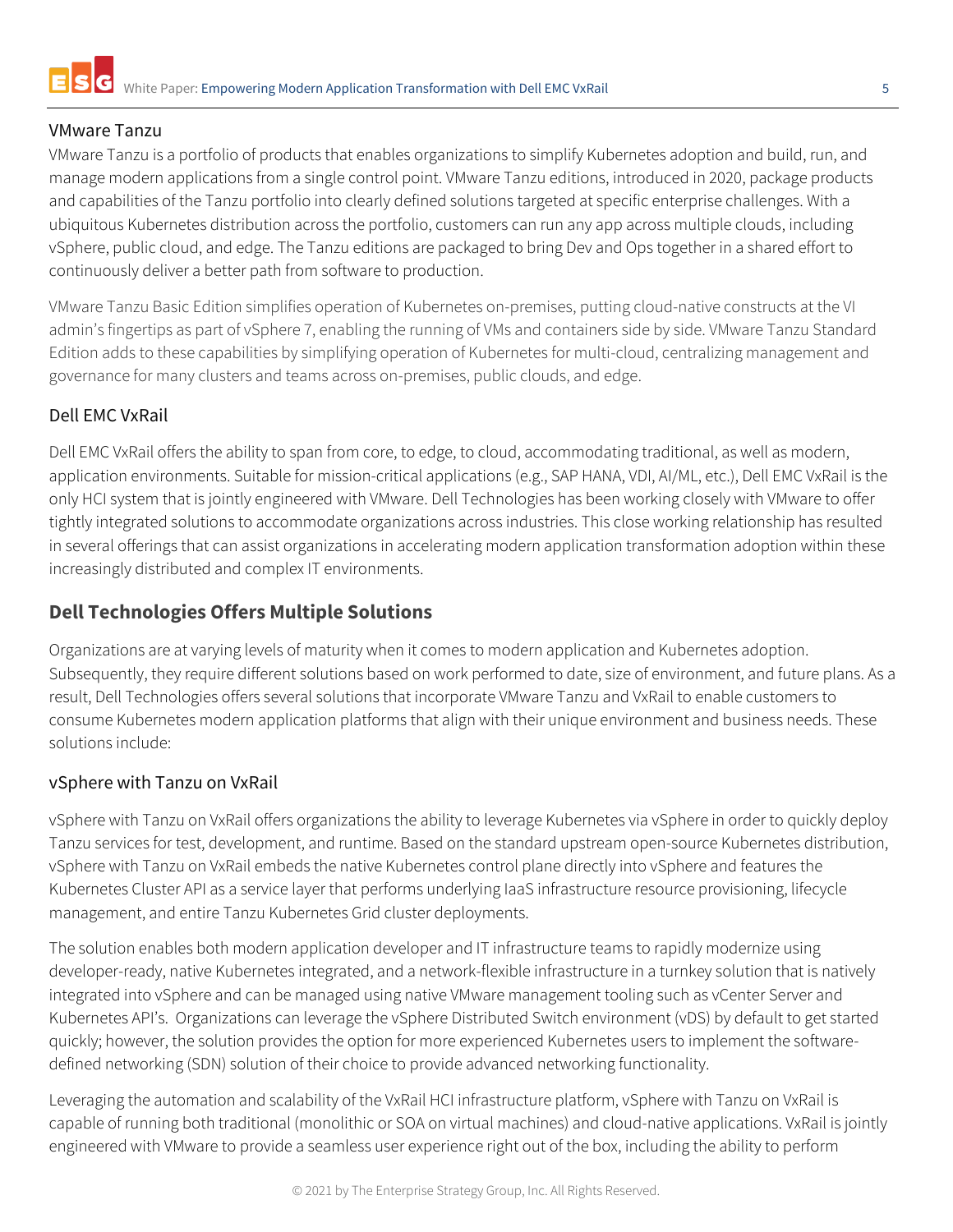automated, cluster-aware full stack lifecycle management (LCM) non-disruptive upgrades that are fully tested and continuously validated to ensure a transition from one known good state to the next. It also automates cluster management to quickly expand infrastructure resources for developers based on demand. This fully integrated, configured, and tested solution includes all the hardware and software required to deploy vSAN, vCenter Server, and vSphere with Tanzu.

## <span id="page-5-0"></span>VMware Cloud Foundation (VCF) with Tanzu on VxRail

VxRail is the only jointly engineered HCI system that includes deep integration with VMware Cloud Foundation, i.e., it provides a comprehensive, turnkey approach to deploying Kubernetes in an integrated, automated, hybrid, secure multicloud environment (including edge locations) at scale. This tight integration results in operational efficiencies for both traditional and cloud-native applications on day one—and as the environment scales. This is achieved by fully integrating the Kubernetes control plane into vSphere to enable common developer and infrastructure operations. Cloud Foundation on VxRail also includes tight integration with NSX-T for SDN and intrinsic security, along with automated, non-disruptive, full hardware and software upgrades and patches.

VMware Cloud Foundation with Tanzu on VxRail is based on the open source-aligned Kubernetes distribution, which features the Kubernetes Cluster API for CaaS platform deployment and for performing underlying IaaS infrastructure resource provisioning, lifecycle management, and Tanzu Kubernetes Grid cluster deployments. The full stack of hardware and software is fully tested and validated as an HCI solution with Life Cycle Management delivered through the integration of VxRail Manager and SDDC Manager. The solution Includes VMware Cloud Foundation (with built-in and fully integrated VMware NSX-T data center and vRealize Suite) on VxRail and vSphere with Tanzu and has a single point of support.

## <span id="page-5-1"></span>Tanzu Architecture for VxRail

Purpose-built, validated, and tested reference architecture for VxRail, Tanzu Architecture for VxRail provides organizations with an on-premises, cloud-native and VM platform to run workloads (i.e., container-as-a-service, CaaS) or to develop and deploy them (i.e., platform-as-a-service, PaaS) within data centers or at edge locations, leveraging Tanzu Kubernetes Grid Integrated Edition (TKGI) (formerly known as VMware Enterprise PKS) and VMware Tanzu Application Service.

The VMware Tanzu Application Service platform that can be used in the Tanzu Architecture for VxRail is based on the Cloud Foundry Platform and leverages a BOSH architecture layer to perform underlying IaaS infrastructure resource provisioning, lifecycle management, and CaaS/PaaS platform translation operations.

Leveraging VxRail (which includes VxRail HCI System Software, vSphere, and vSAN) and VMware NSX-T for SDN, the solution effectively creates a PaaS or CaaS to accelerate the development and deployment of modern application environments on a proven, enterprise-grade modern HCI infrastructure. The solutions have decoupled the CaaS/PaaS control plane from underlying vSphere infrastructure to allow independent application developer and infrastructure operations (via Ops Mgr/PKS CLI). These solutions include the appropriate documentation and tools to enable standardized and proven designs and deployments.

## <span id="page-5-2"></span>**Choosing the Best Dell Technologies Solution for Your Environment**

The combination of these Dell Technologies offerings provides organizations flexibility when deploying modern application infrastructure platforms. More importantly, these solutions leverage Kubernetes for both on-premises, public cloud, and edge locations, creating a seamless hybrid cloud environment. This also creates operational efficiencies as the solution provides consistent operations and management across a distributed environment.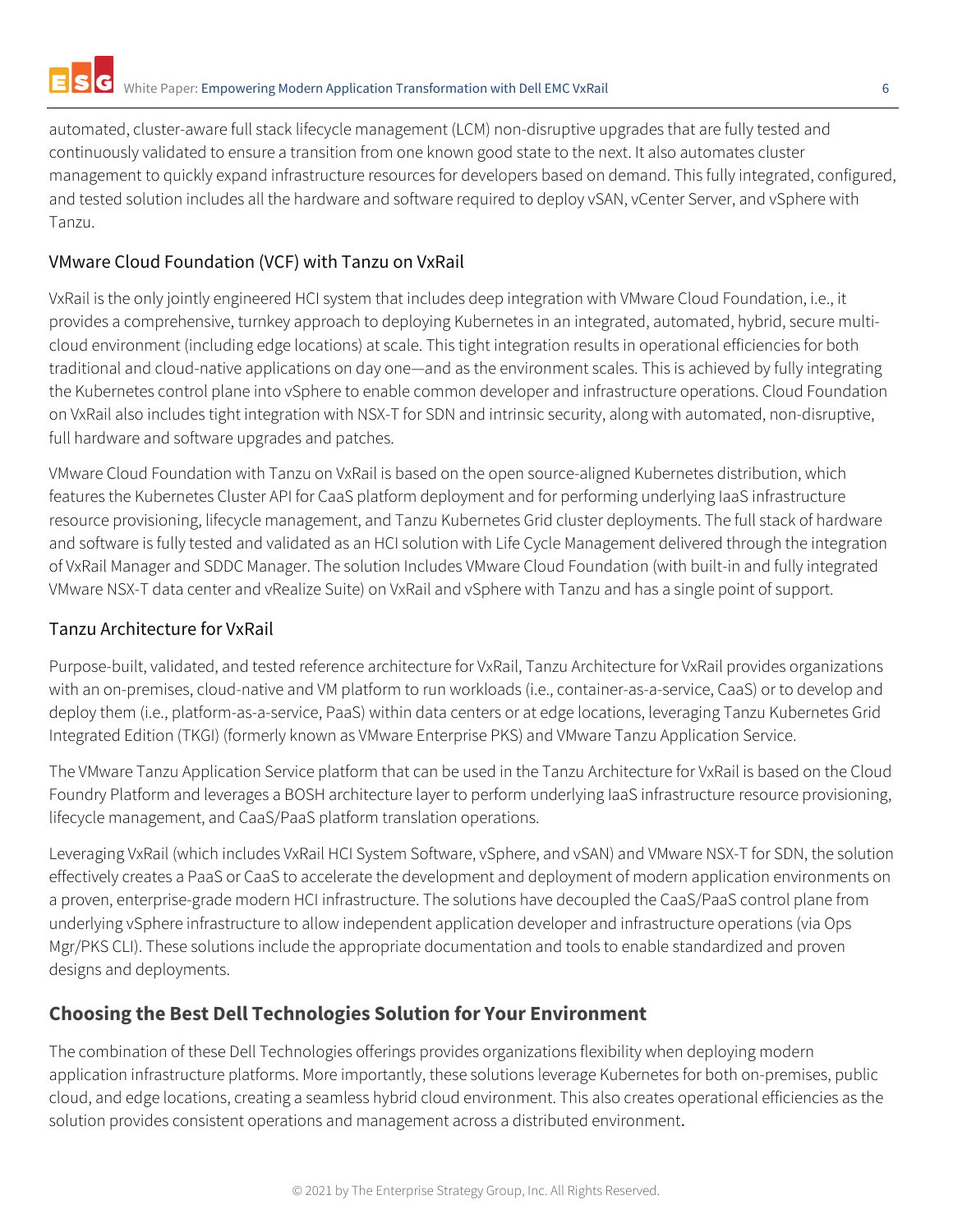Dell Technologies offers three hyperconverged infrastructure options for consuming this technology, so how do you determine which solution is the most appropriate for your organization? The use cases below will help clarify the best option for your organization.

#### <span id="page-6-0"></span>Jumpstart Your Kubernetes Journey

For organizations looking to start their journey with modern, cloud-native applications or become familiar with VMware Tanzu, vSphere with Tanzu on VxRail offers the fastest route to creating a viable working environment and accelerating Kubernetes adoption within an organization. This environment enables organizations to add containers and Kubernetes to their existing operations. VI admins can leverage familiar tools to provision and control containers (i.e., apply policies) alongside VMs in a way that leverages an organization's existing investment in tools, training, and people. This is important as organizations may not have acquired or developed Kubernetes skills yet, and it provides an opportunity to pool resources across traditional and modern applications while also protecting investments.

Given the ephemeral nature of these modern applications and container environments and the interconnections between them, software-defined networking (SDN) solutions are required. vSphere with Tanzu on VxRail supports SDN and provides organizations the flexibility to incorporate the software-defined networking solution of their choice and integrate it in the way that aligns to their business requirements. As a result, the responsibility to test and deploy the network components to ensure optimal capabilities from the platform would rest with existing resources within the organization.

#### <span id="page-6-1"></span>Create a Full-stack, Hybrid Modern Application Environment at Scale

For those organizations that look to embrace a highly scalable, turnkey hybrid and multi-cloud environment, VMware Cloud Foundation (VCF) with Tanzu on VxRail is the right choice. For hybrid cloud infrastructure, organizations can standardize on VxRail—which can support both traditional and modern application environments, while enabling organizations to transition at their own pace. VCF with Tanzu on VxRail includes fully integrated software-defined networking and intrinsic security, with VMware NSX-T and vRealize built in as part of the platform.

This provides the ability to create templates and blueprint services that can be self-service provisioned with the appropriate budget guardrails in place. This solution delivers simplified full stack management and operations with the joint integration of Dell EMC VxRail HCI System Software and VMware Cloud Foundation's SDDC Manager. Organizations can quickly deploy and manage VxRail HCI clusters from common VMware tools, leveraging fully integrated, automated lifecycle management for the entire solution stack.

## <span id="page-6-2"></span>Build Out a Flexible and Powerful Application Development Platform On-premises

The Tanzu Architecture for VxRail provides organizations with the documented reference architecture guidance to build a complete solution. This option is ideal for advanced Kubernetes users that need to deploy a trusted and proven cloudnative architecture in an on-premises HCI solution to deliver PaaS, CaaS, or both. By leveraging VxRail, organizations can automate the underlying infrastructure management and enjoy greater operational efficiencies.

Organizations have the option to configure or tune the environment to best suit their needs. That includes the flexibility to leverage optional infrastructure storage platforms for object storage with Dell EMC ECS, which is already pre-validated as a part of the architecture.

## <span id="page-6-3"></span>Accelerate Adoption Leveraging Professional Services

The transformation to modern application environments requires new processes and skills to be developed along with the technology solutions cited above. It is imperative for organizations to be able to leverage the collective experience of the technology vendors to help them avoid common pitfalls that could hamper the adoption of modern application